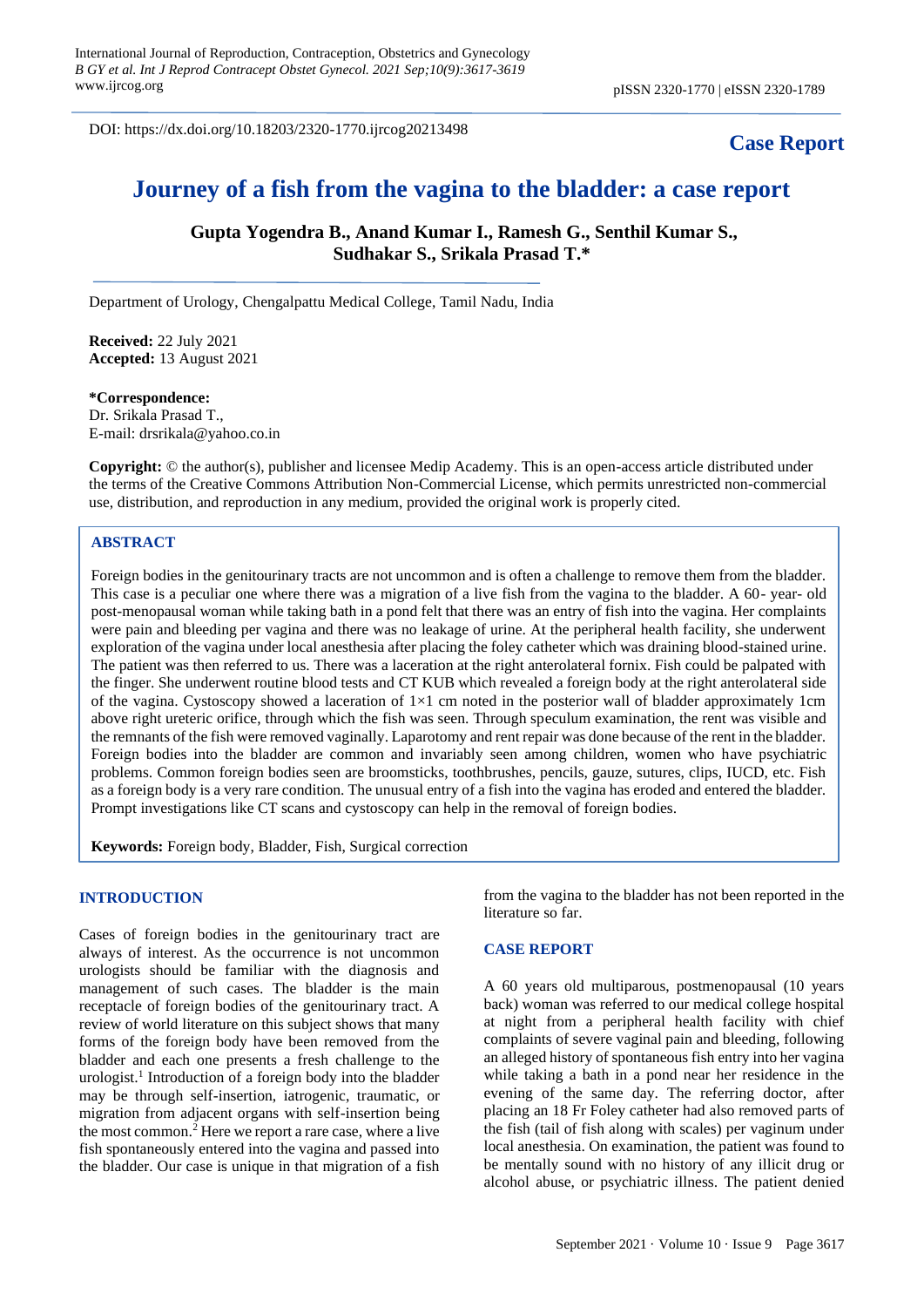any history of sexual assault or gratification practice. There was no complaint of difficulty in passing urine, straining, dribbling of urine, and urinary leak per vaginum. She had no lower abdominal pain or distention of the abdomen or passage of blood or clot in urine. On examination, her vitals were stable. The abdomen was soft, non-tender, non-distended, and normal bowel sounds were present. On local examination, an 18 Fr Foley catheter was draining mild blood-stained urine. On P/V examination, a laceration of size  $2\times1$  cm was noted in the right anterolateral fornix at 10-11 o'clock position, through which the remnants of the fish could be palpated with the finger.



**Figure 1: Diagnostic cystoscopy.**



### **Figure 2: Rent in post bladder wall seen after open midline vertical cystostomy.**

Apart from routine blood and urine investigations, noncontrast CT KUB was advised which revealed a hyperdense foreign body, located in the right anterolateral aspect of the vagina (Figure 3). The Foley bulb was identified in the collapsed bladder and without there was no fluid or hematoma in the pelvic cavity. As there were no complaints of a urinary leak or supra pubic pain or tenderness at any point in time, we were not expecting any bladder injury. So patient was planned for diagnostic cystoscopy and exploration under anesthesia.

With 20 Fr sheath and 30-degree telescope, cystoscopy was done and to our surprise a laceration of size approximately  $1\times1$  cm was noted in the posterior wall of bladder approximately 1cm above right ureteric orifice, through which silvery scales of impinged fish was shining (Figure 1).



**Figure 3: Hyperdense foreign body (Arrow) seen in Axial, Coronal and Sagittal section of CT KUB.**



## **Figure 4: (a) Specimen Fish after removal, dorsal aspect, (b) specimen Fish after removal ventral aspect, (c) specimen bits of fish after removal.**

The rest of the cystoscopic findings were normal. With the help of Sims speculum in the vagina, laceration of size 2×1 cm was noted in the right anterolateral fornix at  $10 - 11$ o'clock position, through which fish remnants could be palpated. With the help of ovum forceps and finger guidance, the same was removed which was found to be the head and body of fish of size approximately  $8\times3$  cm (Figure 4a, 4b, 4c). Vaginoscopy was done with a cystoscope and the remaining bits of fish were removed with the help of cystoscopic grasper under vision. Complete removal of fish was confirmed by repeat Cystoscopy, which did not show any fish remnants, and only the laceration in the posterior wall of the bladder was seen.

The abdomen was opened with a Pfannenstiel incision and the bladder was identified. The pelvic cavity was explored and no other foreign body or part of fish was found. The bladder was opened by a vertical midline incision, and confirming the findings of cystoscopy, a laceration of size approximately  $1\times1$  cm was seen in the posterior wall of the bladder approximately 1cm above the right ureteric orifice. Bladder laceration was repaired with continuous 2-0 delayed absorbable running suture after prophylactic bilateral DJ Stenting (Figure 2). Vertical midline cystotomy was closed after placing 20 Fr Foley catheter as Supra Pubic Catheter (SPC). The abdomen was closed with a pelvic drain. Vaginal wall laceration was left to heal by secondary intention. The postoperative period was